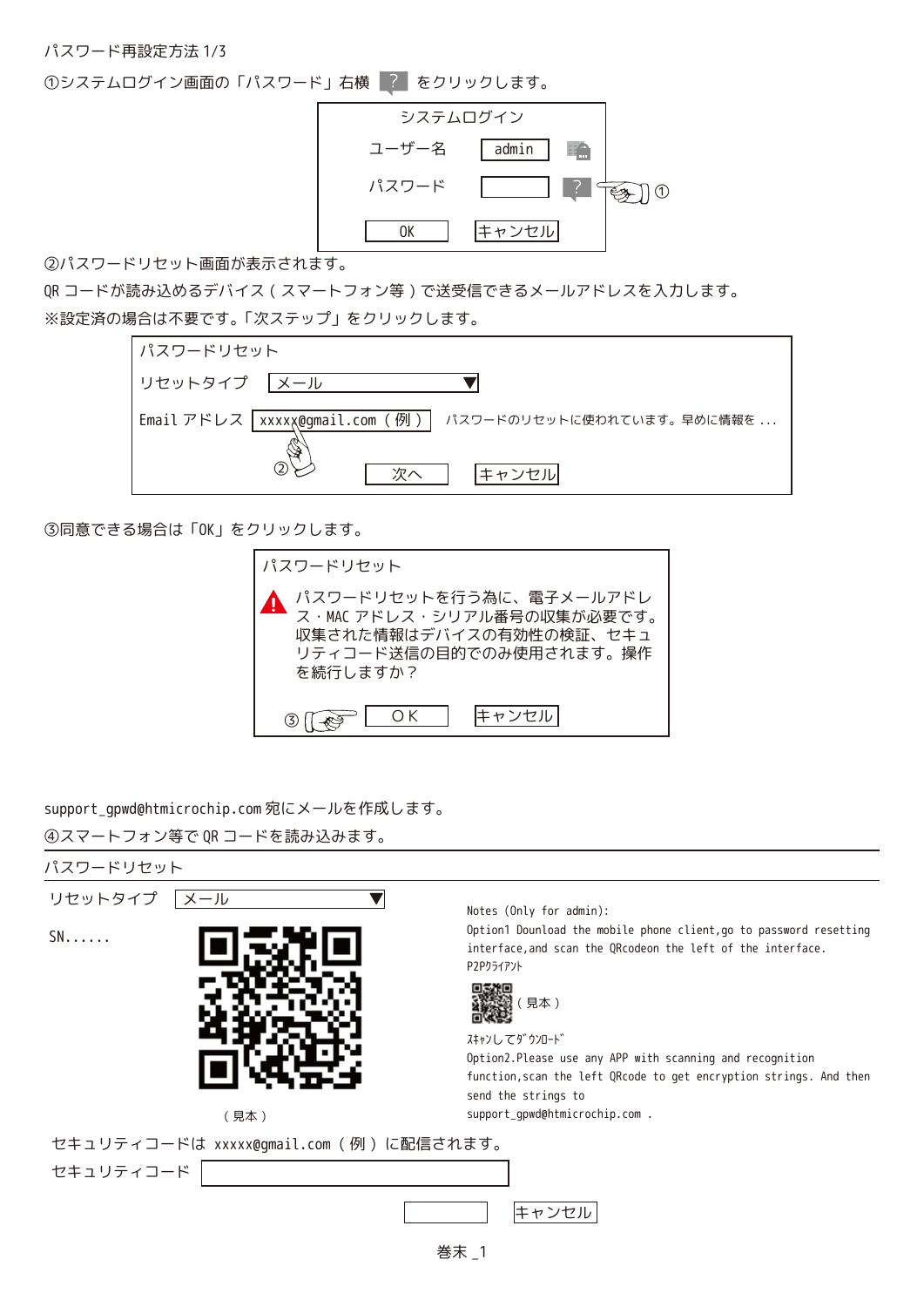## パスワード再設定方法 2/3

➄読み込んだデータを全てコピーし、メールの文章欄にペーストし、

「support\_gpwd@htmicrochip.com」へ送信します。( 件名は不要です。)



⑥送信するとしばらくして「support\_gpwd@htmicrochip.com より」2 通メールが届きます。1 通目の「Password reset」のコー ドをメモします。( 赤枠部分 ) ※ネット環境によって 10 分以上かかる場合があります。

| your system. This is a post-only email address that is not<br>monitored for replies. |
|--------------------------------------------------------------------------------------|
|--------------------------------------------------------------------------------------|

## ⑦メモしたコードを「セキュリティコードを入力」の空欄に入力し、「次へ」をクリックします。